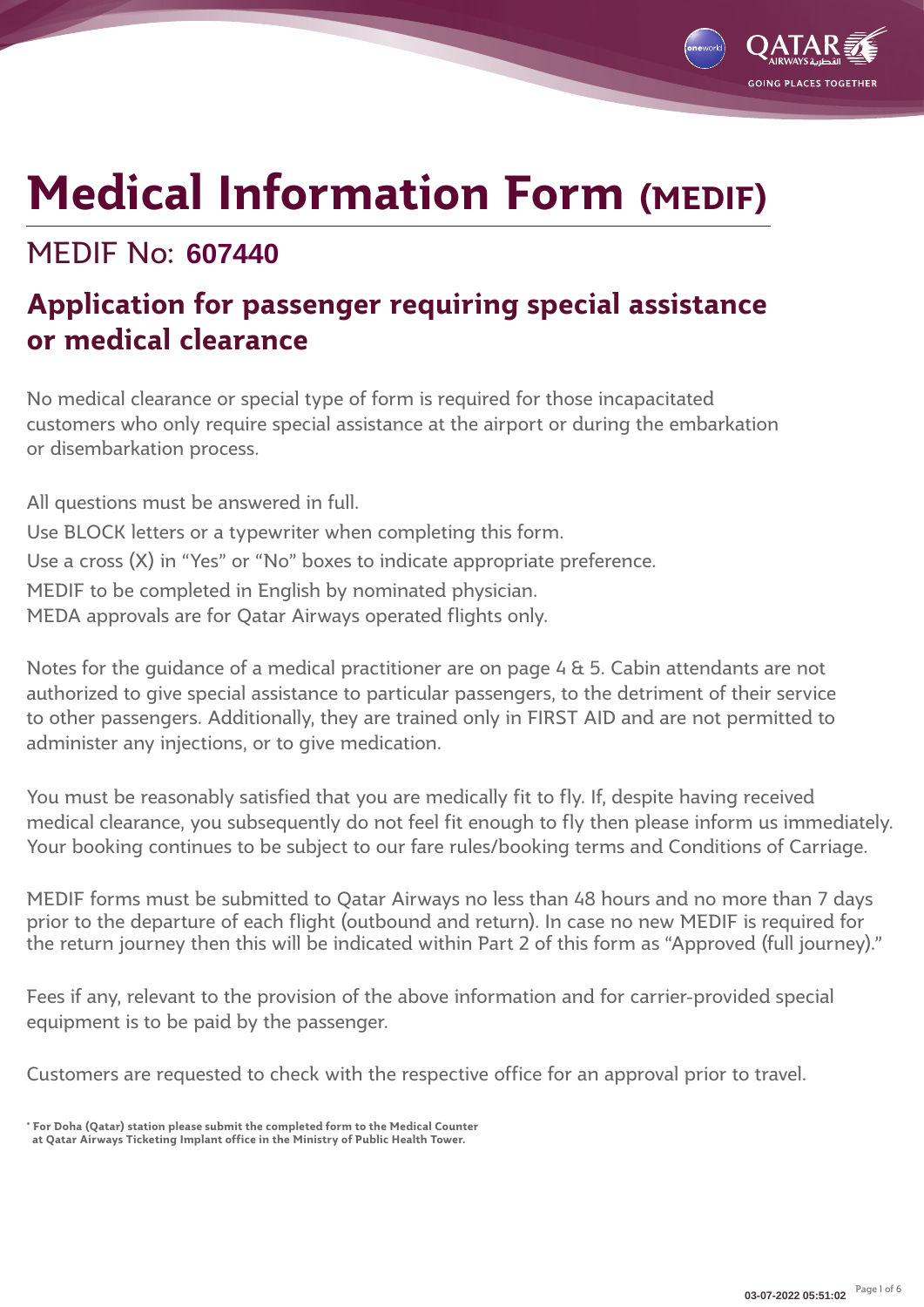

#### PART 1 | MEDIF No: 607440

|              | To be completed by Authorised Agent or QR Sales Office Staff                                                                                                                                                                                                                                                                                                               |                       |                                                          |                                             |                          |                       |                           |                         |                                                                    |  |  |
|--------------|----------------------------------------------------------------------------------------------------------------------------------------------------------------------------------------------------------------------------------------------------------------------------------------------------------------------------------------------------------------------------|-----------------------|----------------------------------------------------------|---------------------------------------------|--------------------------|-----------------------|---------------------------|-------------------------|--------------------------------------------------------------------|--|--|
| A            | Passenger Name/Initials Title                                                                                                                                                                                                                                                                                                                                              |                       | Nationality                                              |                                             | Languages                | Contact Telephone No. |                           |                         |                                                                    |  |  |
|              |                                                                                                                                                                                                                                                                                                                                                                            |                       |                                                          |                                             |                          |                       |                           |                         |                                                                    |  |  |
|              | Date                                                                                                                                                                                                                                                                                                                                                                       | Flight No.            | From                                                     | To                                          | Class                    |                       | <b>Reservation Status</b> | Booking Reference (PNR) |                                                                    |  |  |
|              |                                                                                                                                                                                                                                                                                                                                                                            |                       |                                                          |                                             |                          |                       |                           |                         |                                                                    |  |  |
| B            |                                                                                                                                                                                                                                                                                                                                                                            |                       |                                                          |                                             |                          |                       |                           | connecting time.        | Note: Transfer from one flight to<br>another often requires LONGER |  |  |
|              |                                                                                                                                                                                                                                                                                                                                                                            |                       | Stretcher Needed?                                        |                                             |                          |                       |                           |                         |                                                                    |  |  |
|              | Nature of Incapacitation / Illness                                                                                                                                                                                                                                                                                                                                         |                       |                                                          |                                             | <b>Incubator Needed?</b> |                       | Yes                       | No                      |                                                                    |  |  |
| $\mathsf{C}$ |                                                                                                                                                                                                                                                                                                                                                                            | No                    | All stretcher cases must be                              | accompanied by medical escort               |                          |                       |                           |                         |                                                                    |  |  |
|              | Oxygen Needed?<br>Type?<br>Yes                                                                                                                                                                                                                                                                                                                                             |                       |                                                          |                                             |                          |                       |                           |                         | No                                                                 |  |  |
|              | Intended Escort Details                                                                                                                                                                                                                                                                                                                                                    |                       |                                                          |                                             |                          |                       |                           |                         |                                                                    |  |  |
|              | Name                                                                                                                                                                                                                                                                                                                                                                       |                       |                                                          |                                             |                          |                       |                           |                         |                                                                    |  |  |
| D            |                                                                                                                                                                                                                                                                                                                                                                            |                       |                                                          |                                             |                          |                       |                           |                         |                                                                    |  |  |
|              | <b>Additional Languages</b>                                                                                                                                                                                                                                                                                                                                                |                       |                                                          |                                             |                          |                       |                           |                         |                                                                    |  |  |
|              | $Doster$ Medical Team<br>Family or non-medical<br>Escort:<br>Nurse <sub>[100</sub> ]                                                                                                                                                                                                                                                                                       |                       |                                                          |                                             |                          |                       |                           |                         |                                                                    |  |  |
|              | <b>PNR</b> of the Escort<br>Note:                                                                                                                                                                                                                                                                                                                                          |                       |                                                          |                                             |                          |                       |                           |                         |                                                                    |  |  |
| Е            | Are there any special in-flight arrangements required?<br>Special meals, special seating, extra seat(s), wheelchairs, equipment provision of special equipment for oxygen etc. Please<br>complete Part 2. If you have your own wheelchair, please specify: details (is it manual or power driven, collapsible, incollapsible,<br>battery type: spillable / Non-spillable). |                       |                                                          |                                             |                          |                       |                           |                         |                                                                    |  |  |
|              | Ambulance Arrangement:                                                                                                                                                                                                                                                                                                                                                     |                       |                                                          | Has hospital admission been<br>$Yes$ $\Box$ |                          |                       | No                        |                         |                                                                    |  |  |
|              |                                                                                                                                                                                                                                                                                                                                                                            |                       | confirmed at destination port?                           |                                             |                          |                       |                           |                         |                                                                    |  |  |
| F            | Departure Port Yes<br><b>Transit Port</b><br>Yes $\Box$                                                                                                                                                                                                                                                                                                                    | No<br>No <sub>[</sub> | Hospital Details: (full name, address and telephone No.) |                                             |                          |                       |                           |                         |                                                                    |  |  |
|              | Destination Port Yes Specify<br>No <sub>[</sub>                                                                                                                                                                                                                                                                                                                            |                       |                                                          |                                             |                          |                       |                           |                         |                                                                    |  |  |
|              | Note: All ambulance and hospital arrangements must be arranged by the treating doctor / hospital or family members.                                                                                                                                                                                                                                                        |                       |                                                          |                                             |                          |                       |                           |                         |                                                                    |  |  |
| G            | Additional Passenger Information                                                                                                                                                                                                                                                                                                                                           |                       |                                                          |                                             |                          |                       |                           |                         |                                                                    |  |  |
|              | Do you have a valid FREMEC card?                                                                                                                                                                                                                                                                                                                                           |                       | $Yes$ $\Box$                                             | No                                          |                          |                       |                           |                         |                                                                    |  |  |
| н            | If yes, add below FREMEC data to your reservation requests.<br>If no, (or additional data needed by carrying airline(s)), has physician in attendance completed Part 2 overleaf?                                                                                                                                                                                           |                       |                                                          |                                             |                          |                       |                           |                         |                                                                    |  |  |
|              | Number<br>Issued By<br>Valid Until<br>Incapacitation                                                                                                                                                                                                                                                                                                                       |                       |                                                          |                                             |                          |                       |                           |                         | Limitation                                                         |  |  |
|              |                                                                                                                                                                                                                                                                                                                                                                            |                       |                                                          |                                             |                          |                       |                           |                         |                                                                    |  |  |
|              |                                                                                                                                                                                                                                                                                                                                                                            |                       |                                                          |                                             |                          |                       |                           |                         |                                                                    |  |  |

| In order to enable Qatar Airways to confirm my fitness to fly for my                                                                                                                                                                                                                                                                                                                                                                                                                                                                                                                      | أنا الموقع أدناه أفوض                                                                                                                                                                                                                                                                                                                                                                                           |
|-------------------------------------------------------------------------------------------------------------------------------------------------------------------------------------------------------------------------------------------------------------------------------------------------------------------------------------------------------------------------------------------------------------------------------------------------------------------------------------------------------------------------------------------------------------------------------------------|-----------------------------------------------------------------------------------------------------------------------------------------------------------------------------------------------------------------------------------------------------------------------------------------------------------------------------------------------------------------------------------------------------------------|
| booked flights, I hereby consent for Qatar Airways Medical Examiner<br>stated in Part 2 below to disclose the necessary information to Qatar                                                                                                                                                                                                                                                                                                                                                                                                                                              | ( أدخل إسم الطبيب)                                                                                                                                                                                                                                                                                                                                                                                              |
| Airways solely for the purpose of determining my fitness to fly and<br>to fulfil my special assistance requirements and hereby release the<br>attending doctor from his/her obligation to maintain my medical<br>information strictly confidential with respect to the disclosure to<br>Qatar Airways, and agree to meet such physician's fees in connection<br>therewith. I reserve the right to revoke my consent to Qatar Airways to<br>process my medical information at any time, but recognize that this<br>may result in my being deemed not fit to fly and being therefore denied | تزويد شركة الطيران بالمعلومات المطلوبة من قبل القسم الطبى لديمم لغرض تحديد<br>لياقتي للسفر بطريق الجو و بذلك أعفي الطبيب من واجب الحفاظ على السرية المهنية بما<br>يتعلق بهذه المعلومات و أوافق على تسديد رسوم الطبيب الناتجة عن هذا الأمر.<br>وإنني على علم، حال قبول سفري، أن رحلتي ستكون خاضعة لشروط الناقل و السعر و هذه<br>الإجراءات المتبعة من قبل الناقل لا تعني تحمل أية مسؤولية خارج شروط السعر و أوافق |
| carriage on my booked flights. If the flight was already booked, there<br>might be cancellation fees. I agree to notify Qatar Airways if there is any                                                                                                                                                                                                                                                                                                                                                                                                                                     | على دفع أية مصروفات و تكاليف تتعلق بسفرى للشركة الناقلة                                                                                                                                                                                                                                                                                                                                                         |
| change in the status of my medical condition before my flight to avoid<br>being refused for travel.                                                                                                                                                                                                                                                                                                                                                                                                                                                                                       | أوافق على إخطار الخطوط الجوية القطرية في حال حدوث أي تغيير في الحالة الصحية أو في<br>الحجز و ذلك لتجنب رفض الخطوط الجوية القطرية قبول سفرى.                                                                                                                                                                                                                                                                     |
| Yes, I have read and understood the above statement and hereby<br>consent to the processing of my personal data/the personal data of<br>the minor or person whose legal guardian I am.                                                                                                                                                                                                                                                                                                                                                                                                    | ( حيثما دعت الحاجة، يتم مراجعتها، تأريخها و توقيعها من قبل المسافر / أو من ينوب عنه)                                                                                                                                                                                                                                                                                                                            |
|                                                                                                                                                                                                                                                                                                                                                                                                                                                                                                                                                                                           | لقد قرأت وإستوعبت النموذج الطبى                                                                                                                                                                                                                                                                                                                                                                                 |
| Passenger or Guardian's signature                                                                                                                                                                                                                                                                                                                                                                                                                                                                                                                                                         | توقيع المسافر أو وكيله                                                                                                                                                                                                                                                                                                                                                                                          |
| Signed<br>Date                                                                                                                                                                                                                                                                                                                                                                                                                                                                                                                                                                            | توقيع<br>تاريخ                                                                                                                                                                                                                                                                                                                                                                                                  |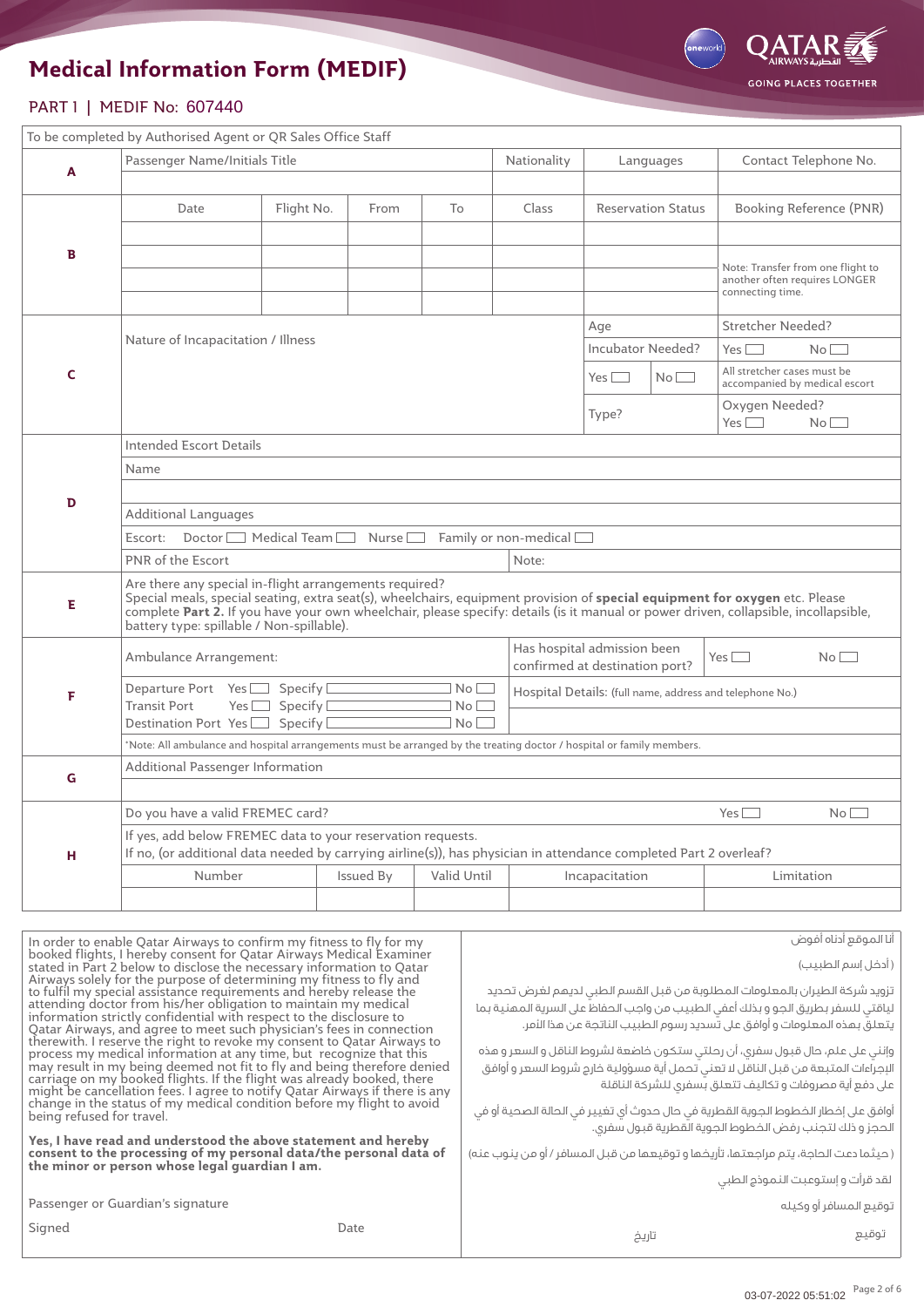

#### PART 2 | MEDIF No: 607440

| To be completed by the PHYSICIAN ATTENDING the incapacitated passenger.                                                                                                                                                                             |                                                                                                                                                                                                              |                                                                                                                        |             |                                        |      |                   |                        |     |                            |                                      |                                                |  |  |
|-----------------------------------------------------------------------------------------------------------------------------------------------------------------------------------------------------------------------------------------------------|--------------------------------------------------------------------------------------------------------------------------------------------------------------------------------------------------------------|------------------------------------------------------------------------------------------------------------------------|-------------|----------------------------------------|------|-------------------|------------------------|-----|----------------------------|--------------------------------------|------------------------------------------------|--|--|
| REQUIREMENTS for Transportation:                                                                                                                                                                                                                    |                                                                                                                                                                                                              |                                                                                                                        |             |                                        |      |                   |                        |     |                            |                                      |                                                |  |  |
| Wheelchair Needed?                                                                                                                                                                                                                                  | Others?                                                                                                                                                                                                      |                                                                                                                        |             |                                        |      |                   |                        |     |                            |                                      |                                                |  |  |
| WCHR $\square$                                                                                                                                                                                                                                      | Stretcher<br>WCHS $\square$<br>WCHC [                                                                                                                                                                        |                                                                                                                        |             |                                        |      |                   | Incubator $^*$         |     | Bassinet L                 |                                      |                                                |  |  |
|                                                                                                                                                                                                                                                     | (Can climb steps/walk cabin)<br>(Unable to climb steps/can walk cabin)<br>(Immobile)<br>Ventilator*                                                                                                          |                                                                                                                        |             |                                        |      |                   |                        | AC  |                            | $DC$ $\Box$                          |                                                |  |  |
| MEDA 01                                                                                                                                                                                                                                             | Patient's Family Name/Initials:                                                                                                                                                                              |                                                                                                                        |             |                                        |      |                   |                        | Age |                            | Sex                                  | ΕI<br>M <sub>l</sub>                           |  |  |
| ATTENDING PHYSICIAN: (Name & Address)                                                                                                                                                                                                               |                                                                                                                                                                                                              |                                                                                                                        |             |                                        |      |                   |                        |     |                            |                                      |                                                |  |  |
| MEDA 02                                                                                                                                                                                                                                             |                                                                                                                                                                                                              |                                                                                                                        |             |                                        |      |                   |                        |     |                            |                                      |                                                |  |  |
|                                                                                                                                                                                                                                                     | Name of Hospital or clinic and specialty                                                                                                                                                                     |                                                                                                                        |             |                                        |      |                   |                        |     | Telephone (Business)       |                                      |                                                |  |  |
|                                                                                                                                                                                                                                                     |                                                                                                                                                                                                              |                                                                                                                        |             |                                        |      |                   |                        |     | Mobile:                    |                                      |                                                |  |  |
|                                                                                                                                                                                                                                                     | MEDICAL DATA: DIAGNOSIS in detail:                                                                                                                                                                           |                                                                                                                        |             |                                        |      |                   |                        |     | Date of first symptoms:    |                                      |                                                |  |  |
|                                                                                                                                                                                                                                                     |                                                                                                                                                                                                              |                                                                                                                        |             |                                        |      |                   |                        |     |                            | Date of diagnosis:                   |                                                |  |  |
| MEDA 03                                                                                                                                                                                                                                             |                                                                                                                                                                                                              |                                                                                                                        |             |                                        |      |                   |                        |     | Date of operation:         |                                      |                                                |  |  |
|                                                                                                                                                                                                                                                     |                                                                                                                                                                                                              |                                                                                                                        |             |                                        |      |                   |                        |     | Expected date of delivery: |                                      |                                                |  |  |
|                                                                                                                                                                                                                                                     | Vital Signs                                                                                                                                                                                                  | <b>BP</b>                                                                                                              |             | <b>HB</b>                              |      | <b>LMP</b>        |                        |     |                            |                                      | WT                                             |  |  |
|                                                                                                                                                                                                                                                     | PROGNOSIS for the flight:                                                                                                                                                                                    |                                                                                                                        |             |                                        |      |                   |                        |     |                            |                                      | Narrative: (e.g. late stage disease, unstable, |  |  |
|                                                                                                                                                                                                                                                     |                                                                                                                                                                                                              |                                                                                                                        |             |                                        |      |                   |                        |     |                            | complicated/uncomplicated pregnancy) |                                                |  |  |
| MEDA 04                                                                                                                                                                                                                                             | GOOD [                                                                                                                                                                                                       |                                                                                                                        | GUARDED     |                                        | POOR |                   |                        |     |                            |                                      |                                                |  |  |
|                                                                                                                                                                                                                                                     | (No problems anticipated)                                                                                                                                                                                    |                                                                                                                        |             | (Potential problems)                   |      | (Problems likely) |                        |     |                            |                                      |                                                |  |  |
|                                                                                                                                                                                                                                                     |                                                                                                                                                                                                              | Contagious and communicable disease?                                                                                   |             |                                        |      |                   |                        |     |                            |                                      |                                                |  |  |
| MEDA 05                                                                                                                                                                                                                                             | $Yes$ $\Box$                                                                                                                                                                                                 |                                                                                                                        |             |                                        |      |                   |                        |     |                            |                                      |                                                |  |  |
|                                                                                                                                                                                                                                                     | $No$ $\Box$<br>Specify:<br>Would the physical and/or mental condition of the patient be likely to cause distress or discomfort to other passengers?                                                          |                                                                                                                        |             |                                        |      |                   |                        |     |                            |                                      |                                                |  |  |
| MEDA 06                                                                                                                                                                                                                                             | No<br>Specify:<br>Yes $\lfloor$                                                                                                                                                                              |                                                                                                                        |             |                                        |      |                   |                        |     |                            |                                      |                                                |  |  |
|                                                                                                                                                                                                                                                     |                                                                                                                                                                                                              |                                                                                                                        |             |                                        |      |                   |                        |     |                            |                                      |                                                |  |  |
| MEDA 07                                                                                                                                                                                                                                             | $Yes$ $\Box$                                                                                                                                                                                                 | Can patient use normal aircraft seat with seat belt placed in the upright position when so required?<br>No<br>Specify: |             |                                        |      |                   |                        |     |                            |                                      |                                                |  |  |
|                                                                                                                                                                                                                                                     |                                                                                                                                                                                                              |                                                                                                                        |             |                                        |      |                   |                        |     |                            |                                      |                                                |  |  |
| MEDA 08                                                                                                                                                                                                                                             | Can patient take care of his/her needs onboard unassisted? (Including meals, visit to toilet, etc.)<br>Meals<br>Visit to toilet Yes $\Box$<br>Yes <sup>[</sup><br>No <sub>l</sub><br>$No$ $\Box$<br>Specify: |                                                                                                                        |             |                                        |      |                   |                        |     |                            |                                      |                                                |  |  |
| If to be ESCORTED, by whom? Doctor Nurse Resp. Therapist Non-medical Passenger traveling alone D                                                                                                                                                    |                                                                                                                                                                                                              |                                                                                                                        |             |                                        |      |                   | Other(please specify): |     |                            |                                      |                                                |  |  |
| MEDA 09                                                                                                                                                                                                                                             |                                                                                                                                                                                                              | If not, state travel companion or proposed escort by you                                                               |             |                                        |      |                   |                        |     |                            |                                      |                                                |  |  |
|                                                                                                                                                                                                                                                     |                                                                                                                                                                                                              | Does the patient need "OXYGEN" equipment in flight? (If YES, please state rate of flow):                               |             |                                        |      |                   |                        |     |                            |                                      |                                                |  |  |
| MEDA 10                                                                                                                                                                                                                                             | Continuous Yes $\Box$                                                                                                                                                                                        |                                                                                                                        | $No$ $\Box$ | Litres Per Minute (Between 2 to 8 LPM) |      |                   | Specify:               |     |                            |                                      |                                                |  |  |
| MEDA 11                                                                                                                                                                                                                                             | Does the patient need any MEDICATION, other than self-administered, and/or the use of special apparatus such as respirator,                                                                                  |                                                                                                                        |             |                                        |      |                   |                        |     |                            |                                      |                                                |  |  |
|                                                                                                                                                                                                                                                     | incubator, ventilator, nebulizer, etc.?*(Note: all battery operated equipment on board must be dry or non-spillable, otherwise specify:)                                                                     |                                                                                                                        |             |                                        |      |                   |                        |     |                            |                                      |                                                |  |  |
| MEDA 12                                                                                                                                                                                                                                             | A) On the ground while at the airport(s)<br>$Yes$ $\Box$<br>$No$ $\Box$<br>Specify:<br>B) On board the aircraft<br>Specify:<br>Yes L<br>Nol                                                                  |                                                                                                                        |             |                                        |      |                   |                        |     |                            |                                      |                                                |  |  |
| MEDA 13                                                                                                                                                                                                                                             | Does the patient need HOSPITALISATION, (If YES, indicate arrangement made, or if none were made, indicate "No action taken")                                                                                 |                                                                                                                        |             |                                        |      |                   |                        |     |                            |                                      |                                                |  |  |
|                                                                                                                                                                                                                                                     | (Note: The attending physician and/or Patient is responsible for all arrangements).                                                                                                                          |                                                                                                                        |             |                                        |      |                   |                        |     |                            |                                      |                                                |  |  |
| MEDA 14                                                                                                                                                                                                                                             | During long layover or at connecting points<br>Specify:<br>$Yes$ $\Box$<br>$No$ $\Box$                                                                                                                       |                                                                                                                        |             |                                        |      |                   |                        |     |                            |                                      |                                                |  |  |
|                                                                                                                                                                                                                                                     | B) Upon arrival at destination<br>Specify:<br>Yes L<br>$No$ $\qquad$                                                                                                                                         |                                                                                                                        |             |                                        |      |                   |                        |     |                            |                                      |                                                |  |  |
| MEDA 15                                                                                                                                                                                                                                             | Other remarks or information in the interest of your patient's smooth and comfortable transportation                                                                                                         |                                                                                                                        |             |                                        |      |                   |                        |     |                            |                                      |                                                |  |  |
|                                                                                                                                                                                                                                                     | $No$ $\Box$<br>$Yes$ $\Box$<br>Specify:                                                                                                                                                                      |                                                                                                                        |             |                                        |      |                   |                        |     |                            |                                      |                                                |  |  |
| MEDA 16<br>Other arrangements made by the Attending Physician:<br>Please ensure that all above information is accurate. Once approved, no last minute changes will be entertained. Qatar Airways must be informed of any change in patient's status |                                                                                                                                                                                                              |                                                                                                                        |             |                                        |      |                   |                        |     |                            |                                      |                                                |  |  |
| or requirement at least 48 hours prior to departure.                                                                                                                                                                                                |                                                                                                                                                                                                              |                                                                                                                        |             |                                        |      |                   |                        |     |                            |                                      |                                                |  |  |
| I have read, understood and hereby agree to the conditions of the MEDIF form                                                                                                                                                                        |                                                                                                                                                                                                              |                                                                                                                        |             |                                        |      |                   |                        |     |                            |                                      |                                                |  |  |
|                                                                                                                                                                                                                                                     | Attending Physician's Signature & Stamp<br>Place<br>Date                                                                                                                                                     |                                                                                                                        |             |                                        |      |                   |                        |     |                            |                                      |                                                |  |  |
|                                                                                                                                                                                                                                                     | Qatar Airways Medical Examiner<br>Remarks                                                                                                                                                                    |                                                                                                                        |             |                                        |      |                   |                        |     |                            |                                      |                                                |  |  |
| Approved (full journey) [<br>Need Details<br>Approved (one way) $\Box$<br>Rejected                                                                                                                                                                  |                                                                                                                                                                                                              |                                                                                                                        |             |                                        |      |                   |                        |     |                            |                                      |                                                |  |  |
| Requirements                                                                                                                                                                                                                                        |                                                                                                                                                                                                              |                                                                                                                        |             |                                        |      |                   |                        |     |                            |                                      |                                                |  |  |
| Doctor                                                                                                                                                                                                                                              |                                                                                                                                                                                                              | Stretcher                                                                                                              |             | Incubator                              |      |                   | Diaper/Pamper          |     | Sign & Stamp               |                                      |                                                |  |  |
| Nurse                                                                                                                                                                                                                                               |                                                                                                                                                                                                              | Wheelchair                                                                                                             |             | Oxygen                                 | LPM  | <b>Bassinet</b>   |                        |     |                            |                                      |                                                |  |  |
| Non-medical                                                                                                                                                                                                                                         |                                                                                                                                                                                                              | Ventilator                                                                                                             |             | Other                                  |      |                   |                        |     |                            |                                      |                                                |  |  |

\* Incubator / ventilator/ambulance arrangements are to be made by the treating doctor / hospital/family members. It is advisable to carry a universal multi-configuration adaptor to ensure compatibility of electrically operated medical equipments with electrical supply outlets on board the aircraft. 03-07-2022 05:51:02 Page 3 of 6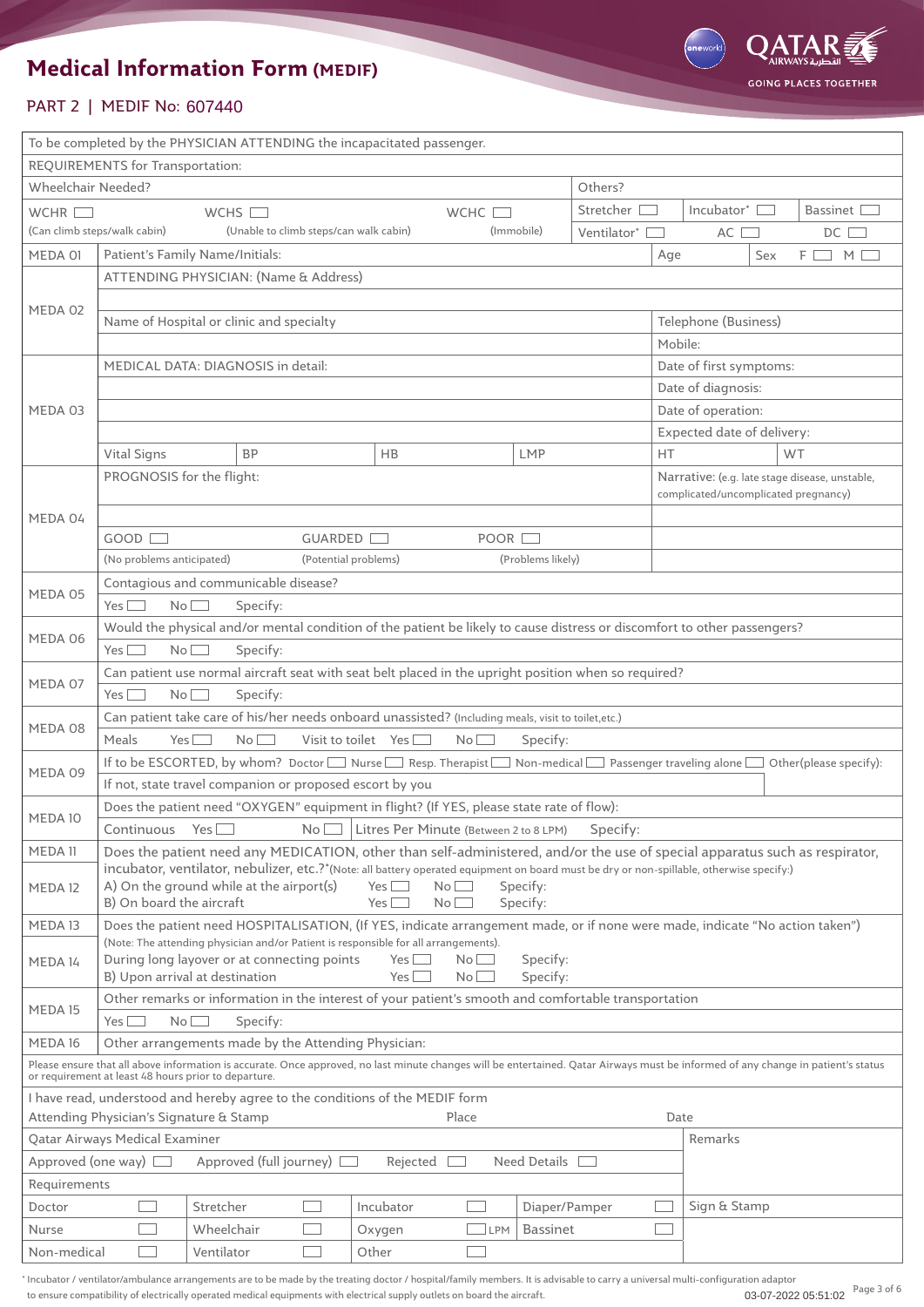

#### PART 3

**Reduced atmospheric pressure** (Cabin air pressure varies greatly during 15-30 minutes after takeoff and before landing. Gas expansion and contraction can cause pain and pressure effects).

**Reduction in oxygen tension** (The cabin is at a pressure equivalent to an altitude of 6,000 to 8,000 feet and oxygen partial pressure is approximately 20% less than on the ground).

**Any medical condition which would render a passenger unable to complete the flight safely without requiring extraordinary medical assistance during the flight is considered unacceptable for air travel.**

**Conditions usually considered UNACCEPTABLE for air travel** (although these are suggested limiting factors, each individual case must be considered on its merits and is dependent on whether or not the passenger is accompanied by a professional escort).

- Anemia of severe degree
- Severe cases of Otitis Media and Sinusitis
- Acute contagious or communicable disease
- Those suffering from Congestive Cardiac Failure or other cyanotic conditions not fully controlled
- Uncomplicated Myocardial infarction within 2 weeks of onset complicated MI within 6 weeks of onset
- Those suffering from severe respiratory disease or recent pneumothorax
- Those with GI lesions which may cause hematemesis, Melena or intestinal obstruction
- Post operative cases: a) Within 10 days of simple abdominal operations b)Within 21 days of chest or invasive eye surgery (not laser)
- Fracture of the Mandible with fixed wiring of the jaw (unless medically) escorted
- Unstable Mental Illness without escort and suitable medication for the journey
- Uncontrolled seizures unless medically escorted
- Uncomplicated Single Pregnancies beyond 35 weeks
- Multiple Pregnancies beyond 32 weeks
- Infants within 7 days of birth
- Introduction of air to body cavities for diagnostic or therapeutic purposes within 7 days prior to air travel

Please carefully read the following frequently asked questions (FAQs) that will help you complete all the necessary information requirements. Failure to provide complete information to the airline will result in unnecessary delays in processing your case for air travel. We thank you for your understanding.

#### **1. What is the purpose of Medical Information Form (MEDIF) ?**

MEDIF is used for providing confidential information of passengers requiring special assistance. The information enables Qatar Airways Medical Centre to assess fitness of the passenger for air travel and to determine the use of medical equipment during travel e.g. stretcher, incubator, ventilator etc. It is therefore necessary that information (MEDA 01 to 16) required on MEDIF - PART 2 needs to be completely filled out.

#### **2.What other supporting documents are required to be submitted by the passenger along with the MEDIF?**

The documents to be submitted are (in English only):

- a) **Medical Report** where necessary;
- b)If the passenger needs to be provided continuous oxygen then certification (on a specified format) is required from the attending physician that a non-medical escort/attendant travelling with the passenger is trained to administer oxygen.
- c) Sonography report where and when applicable

#### **3. When do I need to submit a Medical Report along with a MEDIF and in which situations only a Medical Certificate (without MEDIF) will be sufficient? Medical Report along with MEDIF:**

A detailed Medical Report is required under the following situations.

- **1.** Ventilator, Incubator, Stretcher Cases
- **2.**Passenger requiring medical oxygen on board
- **3.**Diabetics with unstable / complicated conditions
- **4.**Asthmatic sufferers requiring oxygen on board
- **5**.Single uncomplicated Pregnancy cases (beginning of 33rd week up to and not beyond 35 weeks)
- **6.**Wheelchair (for completely immobile passengers with recent surgery / medical treatment / illness)
- **7.**Others where required by QR Doctor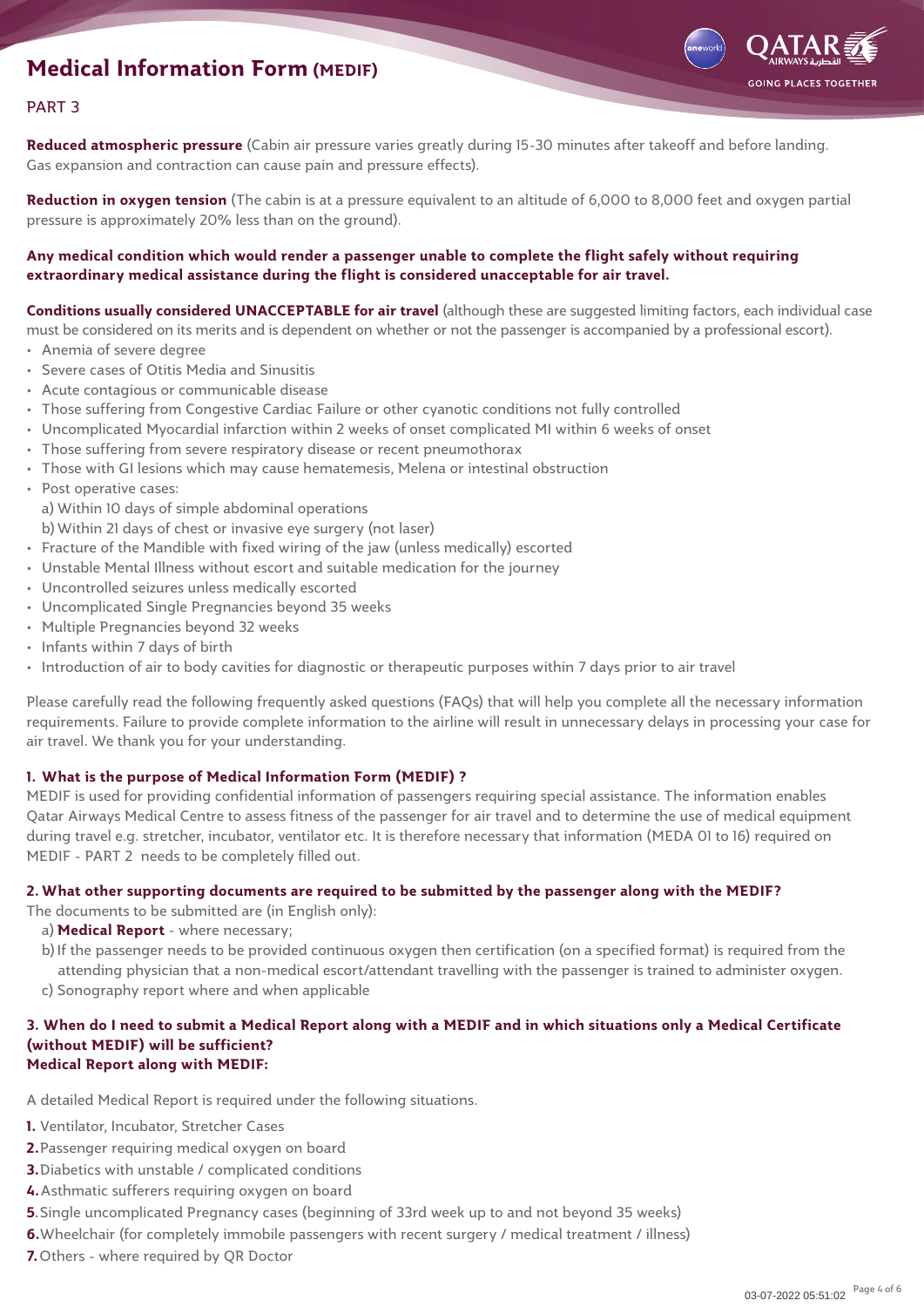

#### PART 4

#### **Medical Certificate is sufficient and MEDIF is not required:**

- A Medical Certificate is required from a qualified doctor for the following.
- **1**. Beginning of 29th week up to 32nd week of single uncomplicated pregnancy
- **2**. Controlled Diabetic passengers on insulin injections
- **3**. Passengers having recent leg fracture with a HALF PLASTER CAST (i.e. boot type applied below the knee)
- **4**. In case of any recent communicable or infectious ailment. The certificate must state whether the passenger is fit or unfit to air travel and should include precautionary measure/s if necessary.
- **5**. Passengers using portable kidney dialysis machines and/or any medical equipment on-board provided the medical condition is stable and to make advance notice at least 48 hours prior to the date of travel.
- **6**. Medical Certificate must be dated within 10 days of the flight date.

#### **4.What is the difference between a Medical Report and a Medical Certificate?**

A Medical Report is more detailed containing diagnosis, a summary of hospitalisation and recent general condition of the patient. A Medical Certificate includes brief diagnosis and states whether the passenger is fit for air travel and must state if any precautionary measures are required.

#### **5.Which language should be used for MEDIF, Medical Report or Medical Certificate?**

ENGLISH language is a must for MEDIF, Medical Report or Medical Certificate.

#### **6.Does the Attending Physician OR Qatar Airways Medical Centre approve air travel on Qatar Airways flight?**

Qatar Airways Medical Centre is the final authority to approve air travel for any patient. The patient's Attending Physician provides details of patient's medical condition, which help the airline's Doctors in assessing whether the patient is fit for air travel under specific conditions.

#### **7. Which section of MEDIF needs to be filled out by passenger's Attending Physician?**

MEDIF - PART 2 needs to be filled out completely by passenger's Attending Physician duly signed and stamped.

#### **8.Why is it important that ALL the information in the section (MEDIF - PART 2) must be completely filled out by the Attending Physician ?**

Complete and clear information provided by patient's Attending Physician will help Qatar Airways Doctor to approve the case quickly. For a MEDIF with incomplete and vague information, Qatar Airways Doctor may contact the patient's attending physician for clarification, which will result in delays.

#### **9.What causes major delays in processing MEDIF application?**

It has been observed that INCOMPLETE or VAGUE information provided within MEDIF is normally the cause of major delays in processing the application.

#### **10. What are the validity requirements for Medical Certificate and MEDIF form?**

- A Medical Certificate must be dated within 10 days of flight date.
- An application using MEDIF must be completed and submitted to Qatar Airways no less than 48 hours and no more than 7 days prior to flight departure.

#### **11. Do I need a new MEDIF for my return journey?**

Depending upon the medical condition of the passenger, Qatar Airways may require a new MEDIF prior to the return journey. In case no MEDIF is required for the return journey then this will be indicated within Part 2 as "Approved (full journey)". Although, any change in the medical condition of the passenger after the approval process, should be notified to Qatar Airways at least 48 hours before travel.